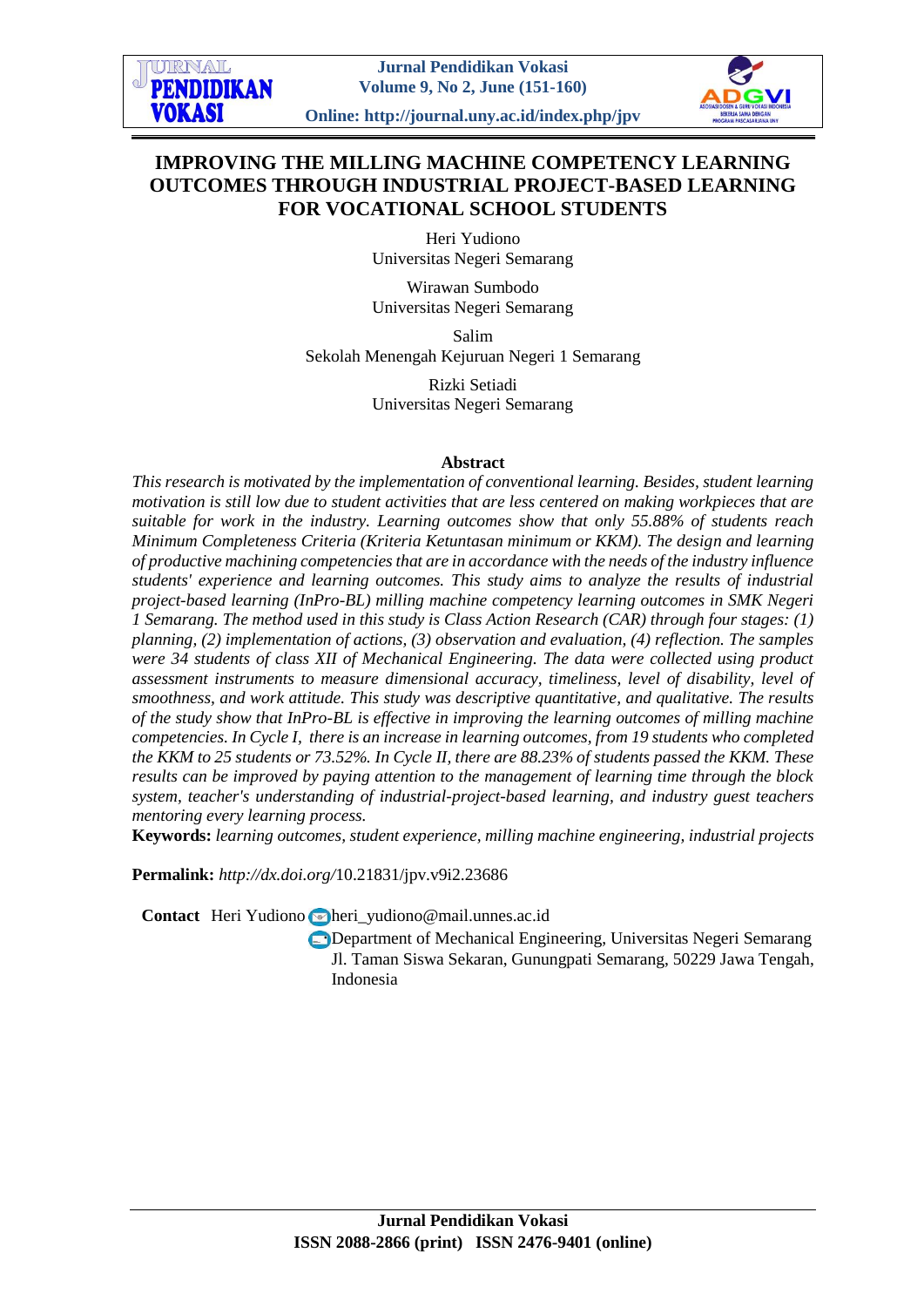### **INTRODUCTION**

Vocational schools, as a subsystem of vocational education, are expected to be able to shape innovative, creative, competitive, and sustainable characters requiring sociocultural and structural support. Vocational education has its own peculiarities in choosing substantive learning must always keep abreast of technology, community needs, individual needs, and job requirements (Yudiono, 2017). Global transformation towards a knowledge-based economy encourages increased demand for quality human development as a resource, international, and national competition (Cheng, 2005). Vocational education requires a conceptual framework that is proven in meeting objectives effectively, efficiently, and meaningfully. The pattern of the conceptual framework cultivates vocational values in vocational schools in each region that are different from each other because each region in Indonesia has unique sociocultural characteristics, different regional potentials, different local advantages, political and economic policies different.

Vocational school is a part of Indonesia's national education, which plays a strategic role in producing a competent national workforce that is globally competitive and promotes sustainable development. Vocational education must be pro-work, pro-activity, pro-growth, pro-distribution, and pro-prosperity. Vocational education significantly influences sustainable development. Therefore, learning content must meet the labor requirements (Yudiono, Soesanto, & Haryono, 2018).

The transformation in the planned world of education must, of course, meet the principles of the principle of link and match, which is at the core of the successful implementation of vocational education. The application of this concept does not only massively trigger the transformation of educational facilities and infrastructure but also demands changes to the teacher as the main actor who carried out learning in school. The fact that happened in Indonesia as one of the developing countries is that it must face several obstacles to realize ideal vocational education based on the concept of link and match such as lack of qualified teachers, difficult to meet high operational costs, lack of equipment for practice, lack of curriculum clarity and maintenance problems and repair equipment (Bukit, 2014).

The success of learning in school will be realized from the success of students learning. Learning is a form of behavioral changes in a person expressed in new ways of behaving thanks to experience and practice (Hamalik, 1983). Student learning success also depends on student motivation. There are two types of motivation, intrinsic and extrinsic, which are based on the different reasons or goals that underlie an action. Intrinsic motivation refers to doing something because it is inherently interesting or fun, whereas extrinsic motivation refers to doing something because it leads to results that are fun but external and can be separated. Self-determined motivation is found to be associated with more interest, effort, positive emotions, satisfaction, and commitment by students (Ryan & Deci, 2000).

SMK N 1 Semarang is one of the Vocational Schools in Semarang which has a Mechanical Engineering Skills Program. The standard of competence expected from graduates is to be able to do conventional machining work with a milling machine. In achieving these competency standards, students must be able to operate the milling machine in making products needed by the industry. The achievement of competency standards is done by using learning methods that are in accordance with the needs of the industry. One of the industrial partners owned by SMK N 1 Semarang is CV Surya Cipta Inti Pratama which produces spurs gears and bevel gears. Implementation of the existing industrial-based partnership management model of Vocational High Schools (VHS) on Mechanical Engineering expertise has only 62.5% ready to work graduates which belongs to low category (Sumbodo, Pardjono, Samsudi, & Rahadjo, 2018).

The results of preliminary studies show that there are still many problems that arise in machining learning that have an impact on the development of student competencies as expected by industry partners. These problems relate to learning models that suit the needs of students and industry, the development of teacher competencies based on industry competency, the time of student practice learning, and the feasibility of practicum support equipment that is in accordance with the industry partners. In addition, the lack of a more comprehensive partnership between the school and the industry in aligning the curriculum, teacher apprenticeship, and sharing resources.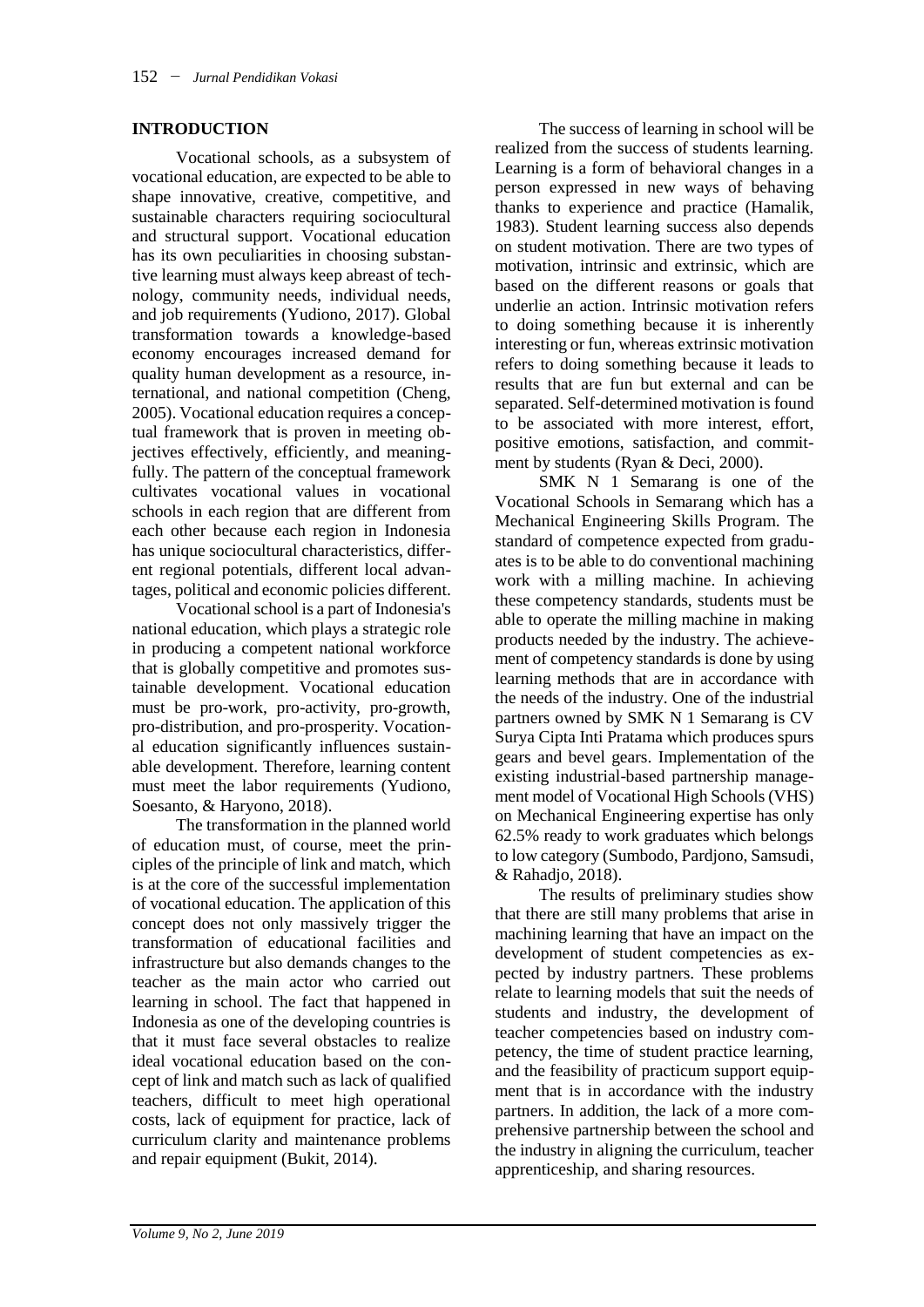Competency development will be efficient if the environment in which students are trained is a replica of the environment where they will later work (Prosser & Allen, 1959). The development of graduate competencies also emphasizes practical knowledge and direct ability; some of them have the problemsolving experience, so teachers in vocational high schools have problems teaching students problem-solving (Chiang & Lee, 2016). In order for vocational graduates to work under the industrial needs, then in the learning process, there is a need for learning as done by industry. The concept of production-based learning is a new paradigm, both academic and industrial learning. This learning aims to provide students with technical activities and practices directly under industrial conditions (Rentzos, Doukas, Mavrikios, Mourtzis, & Chryssolouris, 2014). A very effective production-based learning model was developed in the learning of students in increasing creativity and innovation (Ganefri, 2013).

Competence is described as the capacity to carry out specific activities that will always require several combinations of knowledge skill/disposition/values which when it is analyzed, it almost always seems like a combination of generic or key competence (Gonczi, 2004). The theory of developing competencies emphasizes that students must not only acquire but also integrate knowledge, skills, and attitudes to achieve vocational competence (Kaslow et al., 2007). Based on the existing curriculum, the core competencies needed in the milling machine are shown in Table 1.

Table 1. Competencies Needed in Milling Machine.

| <b>Subject</b> | Competency                         |  |  |
|----------------|------------------------------------|--|--|
|                | 4.15 Designing bevel gear          |  |  |
|                | 4.16 Determine the manufacture     |  |  |
| Milling        | of bevel gear                      |  |  |
| Machine        | 4.17 Designing the manufacture     |  |  |
| Techniques     | using a rotary table.              |  |  |
|                | 4.18 Determine the making of       |  |  |
|                | circular groove using rotary table |  |  |

In order for VHS graduates to be employed, they must have those competencies needed by the industry. VHS graduates are potentials human resources who will work in the industrial world. VHS graduates are human-resource inputs for partner industries that

must have mutually beneficial relationships with partner industries through increasing practical training activities such as the utilization of every resource owned by VHS and industries to increase students' competency to match the industry needs. Various activities are needed, including the use of shared equipment, expert exchanges and placement of students and teachers in the industry to make them experience the work culture in the partner industry (Raihan, 2014).

However, student activities in participating in learning still tend to be less. The value of low students has a dependence on other students who are high achievers and have high grades in working on problems and projects. In addition, there is also a lack of positive collaboration between students in an effort to master the material taught by the teacher.

The condition of learning also shows the low awareness of high achieving students towards friends who need help in understanding the subject matter. Based on observations, the researchers saw that class XII students were not independent in participating in learning because there was no desire to ask teachers or friends when there was a subject matter that was not understood. Thus, the learning outcomes of the milling machine techniques were also not satisfactory.

For this reason, improving student learning outcomes requires the application of a learning model that is in accordance with the learning experience expected by students. The success or failure of education depends on the teaching and learning process determined in choosing and applying the appropriate learning model (Suswanto et al., 2017). The effort that can be done to improve student learning outcomes is by industrial project-based learning. The benefits of collaborative project learning force students to work together to solve complex problems and technological developments and encourage students to think critically (Mitchell, Petter, & Harris, 2017).

One of the well-known learning models is project-based learning. Project-based learning is a learning approach that considers the project as part of the infrastructure — projects in the form of thought, imaging, and function. Based on thinking, imaging, and function, it is to train the creativity of individuals who are responsible for their own learning outcomes (Yalçin, Turgut, & Büyükkasap, 2009). The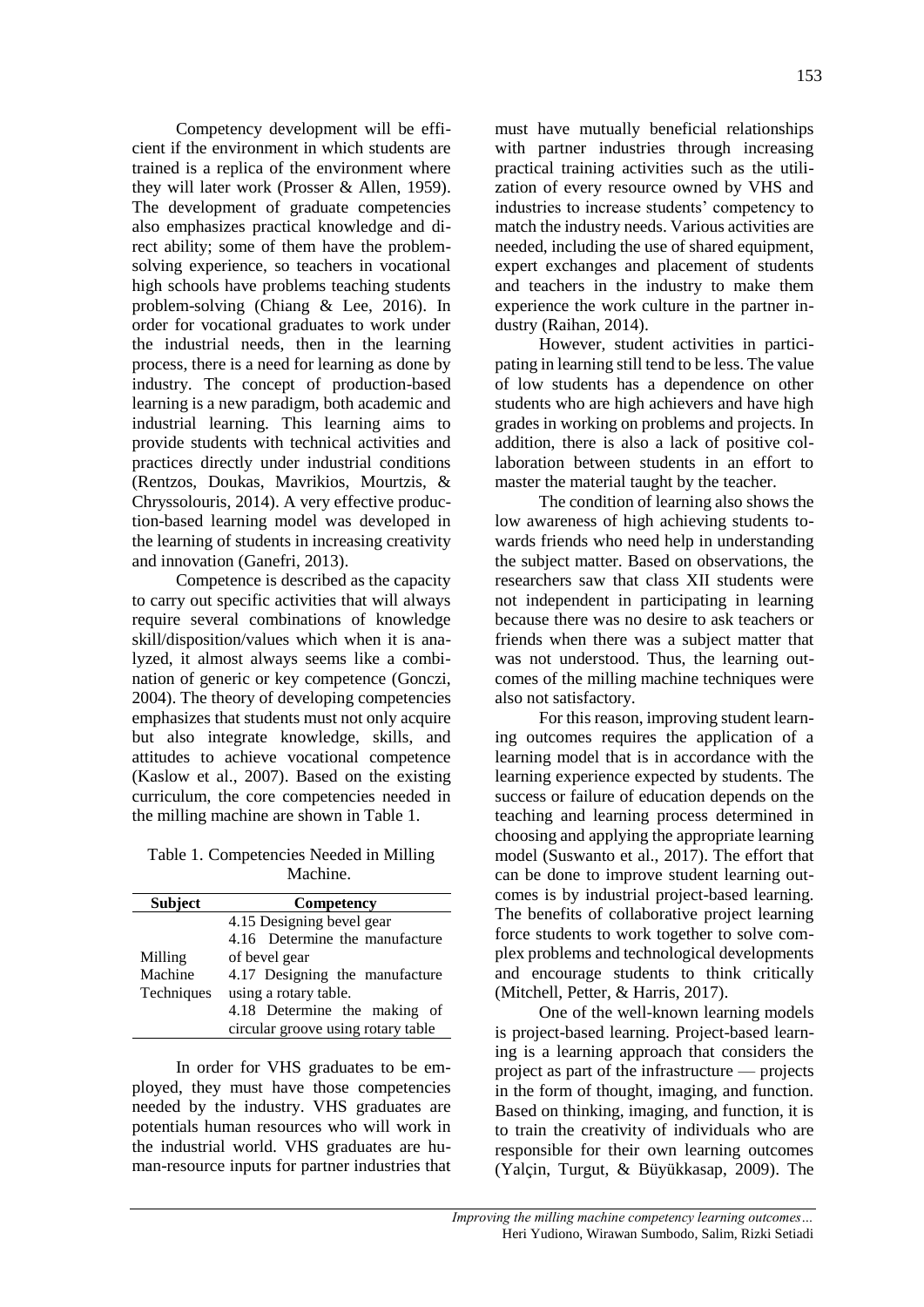factory learning process can be designed with a focus on relevant competencies to develop competencies (Müller-Frommeyer, Aymans, Bargmann, Kauffeld, & Herrmann, 2017).

Project-based learning model is quite useful in designing effective learning so that there is enough potential to meet the demands of learning (Sastrika, Sadia, & Muderawan, 2013). Project-Based Learning (PBL) is an innovative approach to learning that teachers many important strategies for success in the 21st century (Bell, 2010). Project-based learning has the advantage of making learning stand out among other pedagogies, including involving students, improving cooperative learning skills, improving academic performance, developing higher-order thinking skills, and building positive relationships between students and teachers (See, Rashid, & Bakar, 2015; Thomas, Mergendoller, & Michaleson, 2000). Project-based learning as science-based learning has several fundamental features, which in the current learning process can go through several stages starting from the stage of asking, appreciating, analyzing, associating and concluding (Short, Lundsgaard, & Krajcik, 2008).

Project-based learning generally has the steps of Planning (planning), Creating (implementation), and Processing. Project-based learning can help students in group learning, develop skills and the projects that are done are capable of providing a personal experience to students and can emphasize student-centered learning activities (Wena, 2008). Based on the statements above, the researchers conclude that industrial project-based learning is learning planned by teachers and industry, implemented into study groups so that they have almost the

same environment as in the industry so that students can improve their skills.

However, the learning process is still conventional. It causes student learning motivation is still low. The data showed that in the pre-cycle, only 55.88% or 19 students passed the Minimum Completeness Criteria (*Kriteria Ketuntasan Minimal* or KKM). For this reason, it is necessary to improve student learning outcomes. Based on the previous description, the researchers were motivated to conduct research to improve the results of motivation and learning outcomes of students in industrial projectbased class XII in Milling Machine Engineering Subjects at SMK N 1 Semarang.

# **RESEARCH METHOD**

This research was conducted at SMK N 1 Semarang (Semarang 1 Vocational School). The subjects of this study were 34 students of class XII of Mechanical Engineering. The classroom action research (CAR) method was chosen to improve the learning system, consisting of two cycles. The study was conducted from July to October 2018. This study was planned for two cycles, and reflection and evaluation were carried out in each cycle. The implementation of each cycle is shown in Table 2. In carrying out the class actions research, each cycle includes stages which consist of: (1) planning, (2) implementation of actions, (3) observations, and (4) reflection.

In the planning stage, an industrial project-based learning strategy is formulated, namely compiling a Learning Implementation Plan. The implementation stage is to apply Industrial Project Based Learning (InPro-BL) in the classroom. This part is the most impor-

| N <sub>0</sub>              | Cycle I                   |                  | Cycle II                               |                      |
|-----------------------------|---------------------------|------------------|----------------------------------------|----------------------|
|                             | <b>Action</b>             | Outcome          | <b>Action</b>                          | <b>Outcome</b>       |
|                             | The teacher submits the   |                  | Plan corrective actions based Cycle II | learning             |
|                             | purpose of learning and   |                  | on problems and learning               | planning             |
|                             | what motivates learning   |                  | outcomes in the cycle                  |                      |
| $\mathcal{D}_{\mathcal{L}}$ | Students are divided into | Study groups     | Application<br>of<br>industrial        |                      |
|                             | 6 groups of 5-6 students  |                  | projects                               |                      |
| 3                           | Application of industrial | product          | Evaluation<br>п<br>οf<br>cycle         | Student<br>learning  |
|                             | projects                  |                  | learning outcomes                      | outcomes of cycle II |
| 4                           | Evaluation of cycle I     | Student learning | reflection<br>Overall<br><sub>on</sub> | Improving<br>student |
|                             | learning outcomes         | outcomes cycle 1 | learning                               | learning outcomes    |
|                             | Cycle I reflection        |                  |                                        |                      |

Table 2. Industrial Project Based Learning Implementation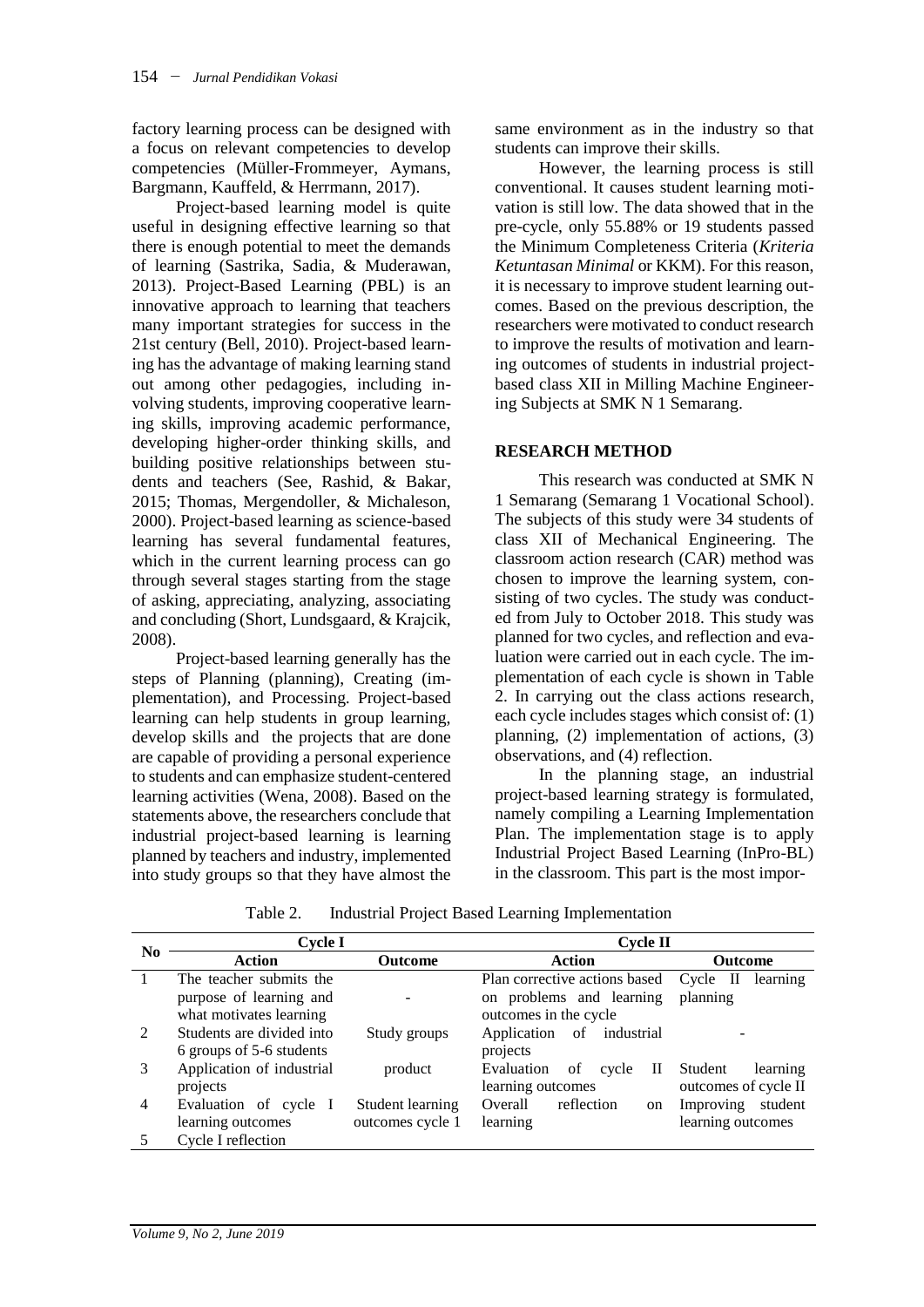tant stage because it is an improvement activity in the learning process. In observation stage, the research team observes student activities during the learning process, both about attitudes and behavior during learning. Reflection stage is an activity of analyzing and synthesizing from the results of observations during the learning process takes place, and at this stage, an evaluation is also carried out to determine the progress of student learning outcomes both individually and in groups. Then, the learning outcomes obtained by students will be compared with the learning completeness criteria which have been made.

The instrument used in this study is a sheet of assessment of the practical ability to make bevel gear. Data collection techniques used were observation, practice tests, and interview tests. The data analysis technique used was descriptive quantitative and qualitative.

The indicator of success in CAR is being able to reach criteria of good, or minimum if 85% of students achieve the KKM in the learning process. The criteria for the effectiveness of project-based learning are shown in Table 3.

Table 3.Category of Industrial Project-Based Learning Effectiveness

| Category       | Score      |
|----------------|------------|
| Very effective | $75 - 100$ |
| Effective      | $50 - 74$  |
| Less Effective | $25 - 49$  |
| Not Effective  | $0 - 24$   |

#### **RESULTS AND DISCUSSION**

In Cycle I, the actions carried out at the planning stage are: (a) Planning the time of learning implementation, held on August 6 - October 1, 2018; (b) Preparing the location for the practice of Milling Machine Engineering, namely in the machining workshop of SMK N 1 Semarang; (c) Preparing material, media, and tools used for learning. The material taught is the basic competency in determining work requirements and focusing by using all machine tools on the competency standard to do work with a milling machine; (d) Preparing a set of learning implementation plans for the Milling Machine Engineering subject.

At this stage, some activities are carried out as planned. The implementation phase in the industrial project-based learning includes: (1) Preliminary stage, including (a) The teacher

opens the lesson with opening activities; (b) The teacher conveys the learning objectives to be implemented; (c) The teacher conveys the outline of the subject matter to students. (2) Learning stage, including (a) Students arrange the work steps with the theme of the project to be carried out. The preparation of work steps focuses on the preparation of tools and materials to be used; (b) Students discuss with the teacher about the work steps prepared for the project work; (c) Students follow an evaluation. In this stage, students carry out project activities in accordance with the design made, results and assessment for reports, product assessment, and assessment. (3) Closing stage, in which the teacher invites students to conclude the learning outcomes together.

The implementation of Cycle I in learning using InPro-BL models on milling machine competencies shows that the increase of percentage in Minimum Completion Criteria at 55.88% increases 31.57% after Cycle I with a KKM of 73.52%. The milling machining competency learning outcomes of Pre-cycle and Cycle I are shown in Table 4.

Table 4.Student Learning Outcomes of Pre-Cycle and Cycle I

| No | <b>Learning Score</b> | <b>Pre-Cycle</b> | <b>Cycle I</b> |
|----|-----------------------|------------------|----------------|
|    | <b>Highest Score</b>  | 85               | 92             |
| 2  | <b>Lowest Score</b>   | 45               | 47             |
| 3  | Average score         | 73.32            | 81.23          |
|    | Learning              | 55.88            | 73.52          |
|    | Completion (%)        |                  |                |

There is an increase in pre-cycle student learning outcomes, and after Cycle I. Comparison of the average value of student learning outcomes before and after the first cycle can be seen in Figure 1.



Figure 1. Student Learning Outcomes in Pre-Cycle and Cycle I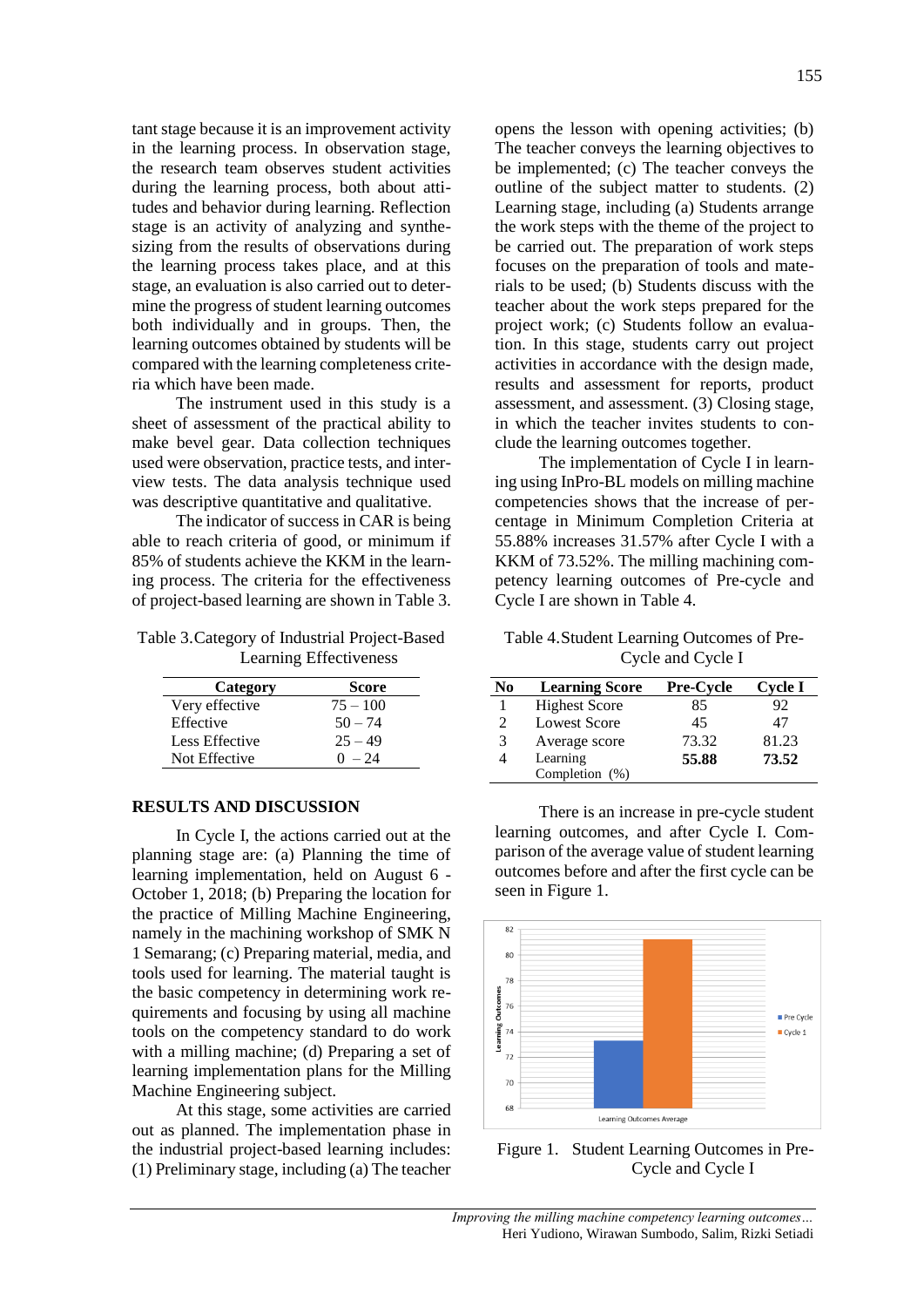There is an increase in student learning outcomes after Cycle I. Students' average score increases from 73.32 to 81.23. The percentage of classical learning completeness increases from 55.88% to 73.52%. The number of students who experience an increase in grades is as many as 25 students. Learning outcomes have increased but have not achieved the class success of 85%. Furthermore, the grouping of completeness values is based on the Reference Value Approach. The grouping of achievement of competencies can be seen in Table 5.

| Table 5. Comparison of Students Achievement |
|---------------------------------------------|
| Outcomes in the Pre-Cycle and After         |
| Cycle I                                     |

|          | - - - - -    |               |               |
|----------|--------------|---------------|---------------|
| $\bf No$ | Learning     | Pre-Cycle 1   | Cycle I       |
|          | <b>Score</b> | $\frac{6}{6}$ | $\frac{6}{6}$ |
|          | Very Good    | 00.00         | 29.41         |
| 2        | Good         | 47.05         | 44.14         |
| 3        | Less Good    | 29.41         | 14.70         |
| 4        | Not Good     | 20.58         | 11.76         |

Table 5 shows that 47.05% of students have competencies classified as good from the total students, the rest 29.41% are less good, and 20.58% is very poor. After Cycle I, there was an increase in student learning outcomes, namely students with very good competencies to be 29.41%, 44.14% is good, 14.70% is sufficient, and 11.76% is very less good competence, and reduce the less or very less.

The actions taken at the observation stage are recording the students' behavior and response to the learning carried out. Researchers observe the course of learning, along with peer teachers and industry observers. Field notes are used to record the subjects' behavior patterns in one cycle, from meeting 1 to meeting 2. The observers' task is to observe the course of the teaching and learning process as a whole. The observation sheet is used to record the behavior of each student in the group.

From the observations of the students, the following findings are obtained: (a) There are still many students who are quiet and less active and lacking in communication, although there are also students who are very active in communicating and asking about jobs to be done; (b) Still lacking in confidence in the work; (c) Steps to work and use of tools in some students is still inappropriate; (d) implementations of occupational health and safety is not good.

These results indicate that in the implementation of Cycle I, the majority of students have learning behaviors that are classified as less active and lacking in confidence. Students are still very dependent on the teacher in carrying out the work. Therefore, it is necessary to carry out the next cycle in order to determine the increase in student responses to learning activities. After observing the actions of learning in the classroom, a reflection on all activities that have been carried out in Cycle I was obtained.

Based on the results of reflection in the first cycle, the planning prepared for the second cycle was carried out by taking into account the following matters: (a) Teachers and industry guest must always encourage students to be active in carrying out the work; (b) The teacher also emphasizes that students are more courageous in carrying out work or expressing opinions and asking questions about the work steps, and the teacher must not laugh or be angry in giving the feedback, even the teacher must be proud of the students' courage; (c) To improve collaboration between students, on the next meeting, students are given time and opportunities to communicate with each other in a longer time; (d) The teacher reminds students that in carrying out work, students may use modules, handbooks, and other learning resources related to the learning material provided from the industry.

The learning implementation in Cycle II is to correct the shortcomings or problems that are faced in Cycle I. In Cycle II, meeting learning activities are still carried out with an industry project-based learning model. The steps taken at this meeting are still the same as the steps taken in Cycle I. However, this meeting was conducted with different material. The teacher reminds students to make the best use of time because the material being studied is quite a lot, and students may discuss with their friends.

The implementation of Cycle II in learning using industrial project-based learning (InPro-BL) models on milling machining competencies shows an increase in the percentage of KKM in the first cycle of 73.52% experiencing an increase of 20.01% after the second cycle, with a minimum completeness criteria of 88.23 %. The learning outcomes for Cycle I and Cycle II of machining competence are shown in Table 6.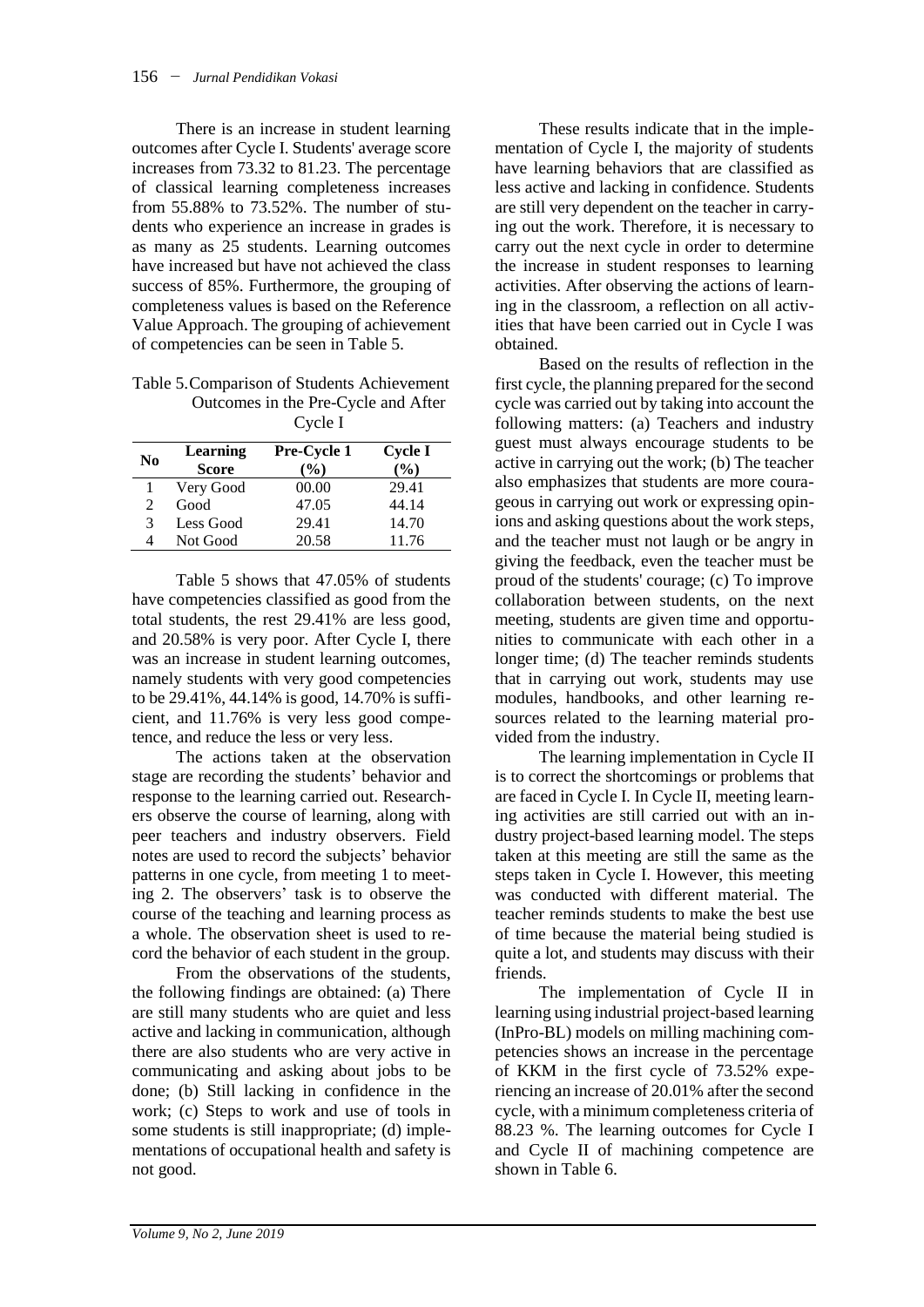I and Cycle II **No Learning Score Cycle I Cycle II**

Table 6.Student Learning Outcomes in Cycle

| NO | Learning Score       | Uycle 1 | Сусіе п |
|----|----------------------|---------|---------|
|    | <b>Highest Score</b> | 92      | 95      |
| 2  | Lowest Score         | 47      | 70      |
| 3  | Average              | 81.23   | 86.32   |
| 4  | Learning             | 73.52   | 88.23   |
|    | Completion $(\%)$    |         |         |

There is an increase in student learning outcomes in Cycle I and Cycle II. Comparison of the average value of student learning outcomes before and after the first cycle can be seen in Figure 2.



Figure 2. Student Learning Outcomes in Cycle I and Cycle II

The improvement of student learning outcomes after Cycle I is as follows. Students' average value increases from 81.23 to 86.32. The percentage of classical learning completeness increases from 73.52% to 88.23%. In the second cycle, the number of students with a return value increases by as many as 30 students. From these results, it can be seen that learning outcomes have increased and have succeeded in achieving the class success of 85%. Furthermore, the disclosure of the results of the second cycle is based on Benchmark Reference Value. The grouping of competency achievements can be seen in Table 7.

Table 7. Comparison of Student Competency Achievements Cycle I and Cycle II

| No. | <b>Learning Outcome</b> | Cycle I | Cvcle II |
|-----|-------------------------|---------|----------|
|     | Very good               | 29.41   | 35.29    |
|     | Good                    | 44.14   | 50.00    |
| 3   | Bad                     | 14.70   | 11.76    |
| 4   | Very Bad                | 11.76   | 00.00    |

In the first cycle, student learning outcomes have not met the established indicators, so it needs to be continued with the second cycle so that the predetermined indicators can be fulfilled. In the second cycle, there are no significant obstacles. Improvement of learning outcomes in Cycle II is caused by students who are familiar with the learning model applied by the teacher. The courage of students is growing so that their activeness also increases. It is indicated by the number of students who take advantage of the opportunity to answer questions, as well as express their opinions regarding the execution of material given by the teacher in the second cycle. Industrial projectbased learning makes students trained to carry out work independently and respect the workings of others and become more active in the learning process. The description above shows that the use of a project-based learning model on learning milling machines of class XII students of SMK N 1 Semarang can improve student learning outcomes at least 85% of students obtain a value  $= 75$ .

Based on the data of the test results on the cycle above, completeness has not been achieved. Learning completeness obtained in the second cycle was 88.23% with an average value of 86.32. The lowest value is 70, and the highest value is 95. It shows a change in a better direction and has been as expected because the results are expected to have achieved the expected classical completeness, namely  $=$ 85%. Based on the results of the research from pre cyclical to cycle II, there was an increase in learning in class XII students on Milling Machine subjects, the percentage of graduation before using InPro-BL is 55.88% and after learning the InPro-PBL method increases to 88.23%. With an increase of 57.89%, it shows that an effective industrial project-based learning model is able to develop student competencies that have an impact on improving student learning experiences and outcomes.

In Cycle II, the steps were taken as steps taken in Cycle I. The actions taken at the stage of observation are recording the behavior and response of students to the learning carried out. The researchers observed the learning process and the teacher and observer colleagues.

From the observations of students in Cycle II, the following findings are obtained: (a) Students have dared to answer teacher and industry guest questions, express opinions, and be more active in communicating with friends and teachers; (b) The classroom atmosphere is very controlled when learning activity takes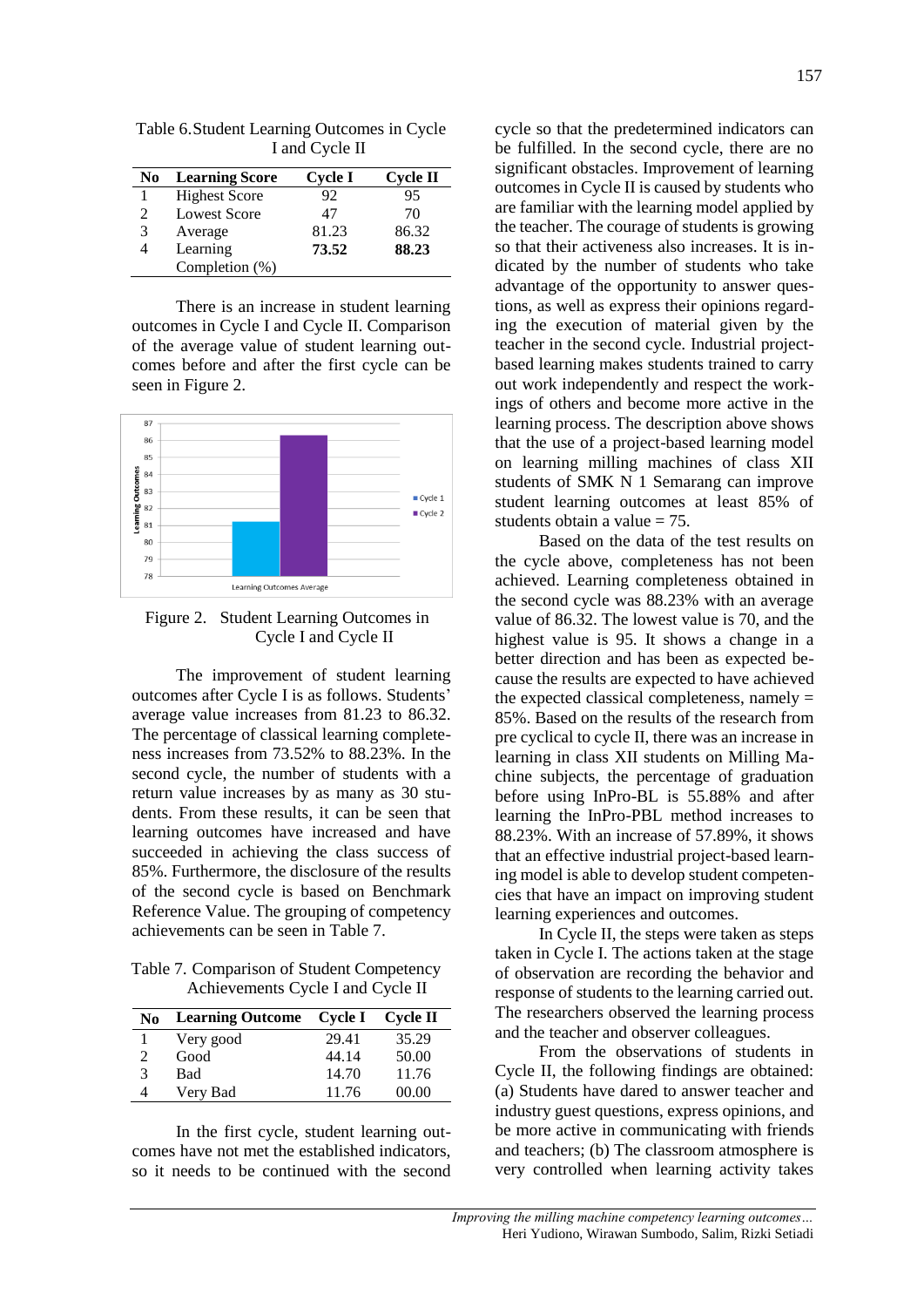place; (c) The work steps for all students are good; (d) Students have dared to answer the teacher's questions or their friends' questions. In addition, students have also shown courage in carrying out the work; (e) The use of tools by all students is good; (f) Occupational Safety and Health is well implemented.

Comparison of student learning outcomes in the Pre-Cycle, Cycle I, and Cycle II on students who achieved KKM is shown in Figure 3. Based on Figure 3, there is an increase before industrial project-based learning and after using industrial project-based learning.



Figure 3. Comparison of Student Learning Outcomes in the Pre-Cycle, Cycle I, and Cycle II

Student experience and learning outcomes can be improved by paying attention to the management of learning time through the block system, teacher understanding in the industrial-based project learning, and mentoring industry guest teachers every learning process. Effective supervision of teachers in project learning influences student competence (Sadrina, Mustapha, & Ichsan, 2018). Teachers also need to develop an understanding of industrial project-based learning to build confidence in developing student competencies.

# **CONCLUSION**

The research results show that industrial project-based learning is effective in increasing the experience and results of the students learning outcomes of milling machines techniques at SMKN 1 Semarang. In Cycle I, there is an increase in learning outcomes, from 19 students who completed the KKM to 25 students or 73.52%. In Cycle 2, there are 88.23% of students passed the KKM. Student experience and learning outcomes can be improved by paying attention to the management of learning time through the block system and industry guest teachers mentoring every learning process.

### **ACKNOWLEDGMENT**

The researchers would like to thank Universitas Negeri Semarang for facilitating the research through the "Assignment of Lecturers at School (*Penugasan Dosen di Sekolah* or PDS)" program, and SMK 1 Semarang to provide opportunities in collecting the research data.

# **REFERENCES**

- Bell, S. (2010). Project-based learning for the 21st century: Skills for the future. *The Clearing House: A Journal of Educational Strategies, Issues and Ideas*, *83*(2), 39–43. https://doi.org/ 10.1080/00098650903505415
- Bukit, M. (2014). *Strategi dan inovasi pendidikan kejuruan: Dari kompetensi ke kompetisi*. Bandung: Alfabeta.
- Cheng, Y. C. (2005). *New paradigm for reengineering education: Globalization, localization and individualization*. Dordrecht: Springer Netherlands. https://doi.org/10.1007/1-4020-3620-5
- Chiang, C. L., & Lee, H. (2016). The effect of project-based learning on learning motivation and problem-solving ability of vocational high school students. *International Journal of Information and Education Technology*, *6*(9), 709– 712. https://doi.org/10.7763/IJIET.2016 .V6.779
- Ganefri, G. (2013). The development of production-based learning approach to entrepreneurial spirit for engineering students. *Asian Social Science*, *9*(12), 162–167. https://doi.org/10.5539/ass.v9 n12p162
- Gonczi, A. (2004). *The new professional and vocational education*. Crows Nest: Allen and Unwin.
- Hamalik, O. (1983). *Metoda belajar dan kesulitan-kesulitan belajar*. Bandung: Tarsito.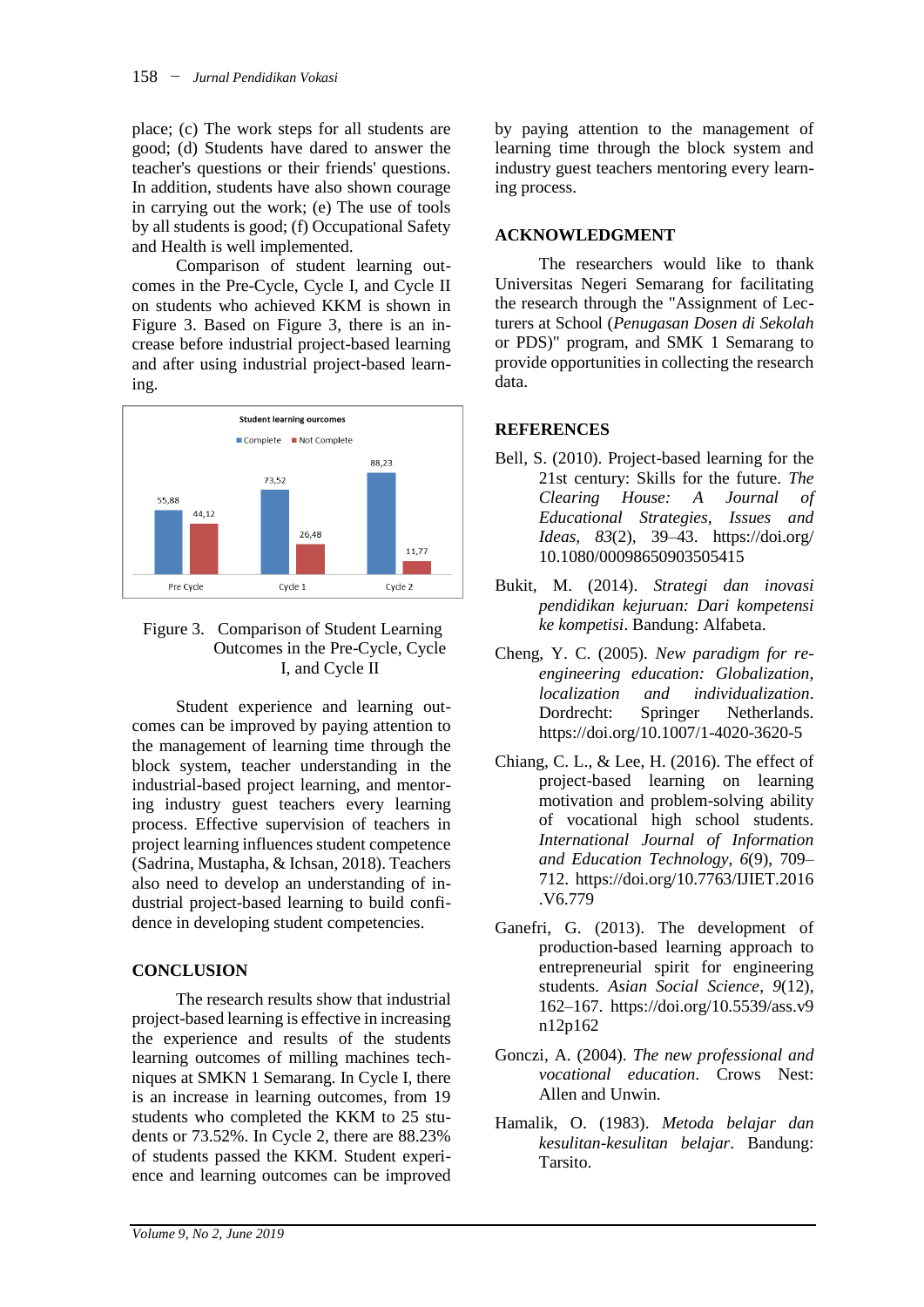- Kaslow, N. J., Bebeau, M. J., Lichtenberg, J. W., Portnoy, S. M., Rubin, N. J., Leigh, I. W., … Smith, I. L. (2007). Guiding principles and recommendations for the assessment of competence. *Professional Psychology: Research and Practice*, *38*(5), 441–451. https://doi.org/ 10.1037/0735-7028.38.5.44
- Mitchell, A., Petter, S., & Harris, A. L. (2017). Learning by doing: Twenty successful active learning exercises for information systems courses. *Journal of Information Technology Education: Innovations in Practice*, *16*, 21–46.
- Müller-Frommeyer, L. C., Aymans, S. C., Bargmann, C., Kauffeld, S., & Herrmann, C. (2017). Introducing competency models as a tool for holistic competency development in learning factories: Challenges, example and future application. *Procedia Manufacturing*, *9*, 307–314. https://doi. org/10.1016/J.PROMFG.2017.04.015
- Prosser, C. A., & Allen, C. R. (1959). *Vocational education in a democracy*. Chicago, IL: American Technical Society.
- Raihan, M. A. (2014). Collaboration between TVET institutions and industries in Bangladesh to enhance employability skills. *International Journal of Engineering and Technical Research (IJETR)*, *2*(10), 50–55.
- Rentzos, L., Doukas, M., Mavrikios, D., Mourtzis, D., & Chryssolouris, G. (2014). Integrating manufacturing education with industrial practice using teaching factory paradigm: A construction equipment application. *Procedia CIRP*, *17*, 189–194. https:// doi.org/10.1016/J.PROCIR.2014.01.12 6
- Ryan, R. M., & Deci, E. L. (2000). Intrinsic and extrinsic motivations: Classic definitions and new directions. *Contemporary Educational Psychology*, *25*(1), 54–67. https://doi.org/ 10.1006/CEPS.1999.1020
- Sadrina, S., Mustapha, R., & Ichsan, M. (2018). The evaluation of project-based learning in Malaysia: Propose a new

framework for polytechnics system. *Jurnal Pendidikan Vokasi*, *8*(2), 143– 150. https://doi.org/10.21831/jpv.v8i2. 19100

- Sastrika, I. A. K., Sadia, W., & Muderawan, I. W. (2013). Pengaruh model pembelajaran berbasis proyek terhadap pemahaman konsep kimia dan keterampilan berpikir kritis. *Jurnal Pendidikan Dan Pembelajaran IPA Indonesia*, *3*(2), 1–10. Retrieved from http://oldpasca.undiksha.ac.id/e-journal/ index.php/jurnal\_ipa/article/view/799
- See, Y. G., Rashid, A. M., & Bakar, A. R. (2015). The effect of project based learning on level of content knowledge of pre-vocational subject. *Mediterranean Journal of Social Sciences*, *6*(6 S4), 369–375. https://doi. org/10.5901/mjss.2015.v6n6s4p369
- Short, H., Lundsgaard, M. F. V., & Krajcik, J. S. (2008). How do geckos stick? Using phenomena to frame project-based science in chemistry classes. *The Science Teacher*, *75*(8), 38–49. Retrieved from https://www.questia. com/library/journal/1G1-191011805/ how-do-geckos-stick-using-phenomena -to-frame-project-based
- Sumbodo, W., Pardjono, Samsudi, & Rahadjo, W. D. (2018). Implementation of partnership management model of SMK (Vocational High School) with existing industries in mechanical engineering expertise in Central Java. In *AIP Conference Proceedings* (Vol. 1941, p. 020038). https://doi.org/10.1063/1.502 8096
- Suswanto, H., Hamdan, A., Mariana, R. R., Dardiri, A., Wibawa, A. P., Nafalski, A., & Vianiryzki, A. F. (2017). The effectiveness of project-based learning and STAD learning on improving Web programming competency. *World Transactions on Engineering and Technology Education*, *15*(4), 368–373.
- Thomas, H. W., Mergendoller, J. R., & Michaleson, A. (2000). *Projects based learning: A handbook for middle and high school teachers*. Navato, CA: The Buck Institute for Education.